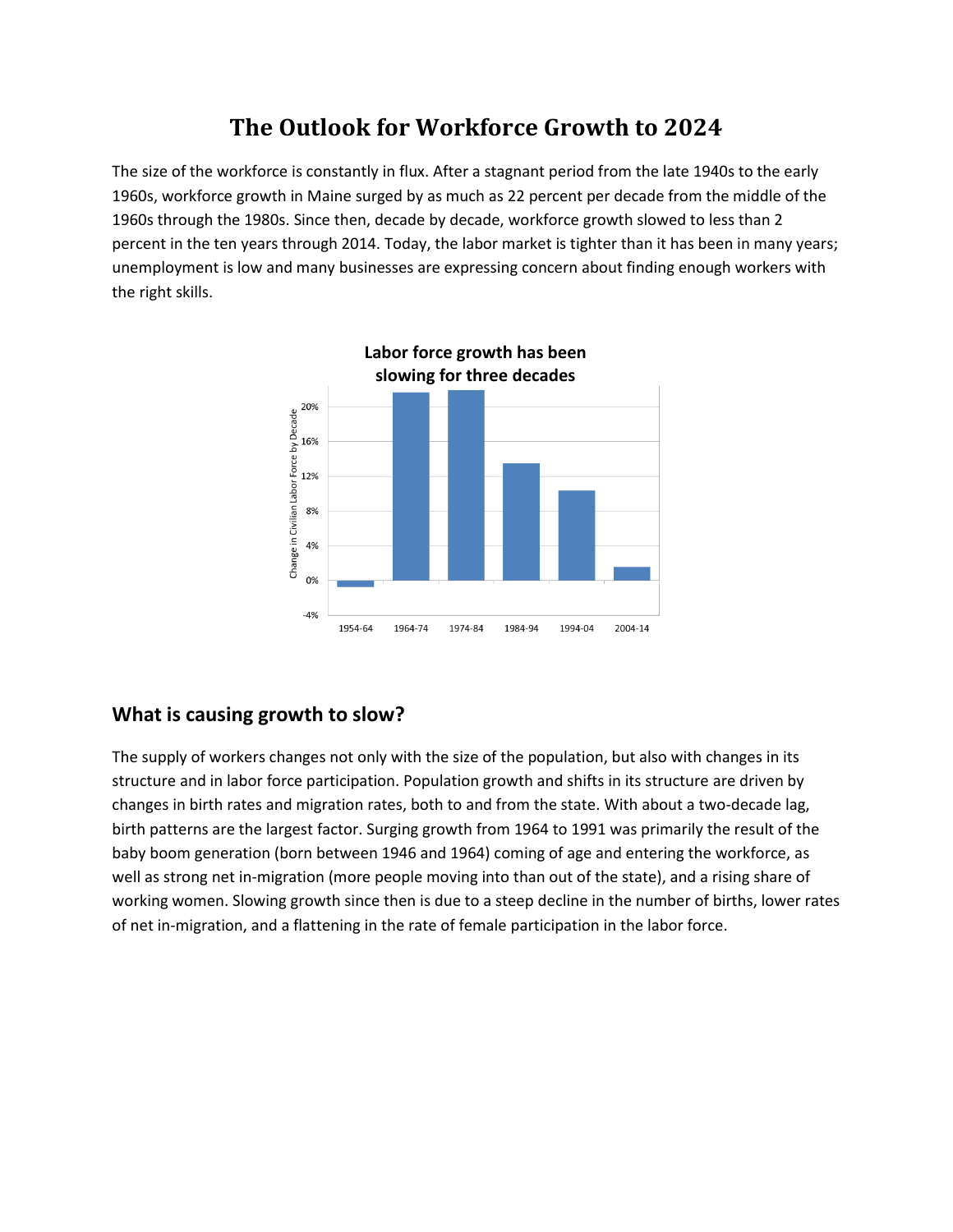**The number of births per year is declining**



The phenomenon of declining birth rates has been occurring throughout the advanced world, but few places have experienced the rate of decline as has occurred in the northern New England states. In Maine this caused an imbalance in our population age structure to develop, with a high share of people over age 45 and a correspondingly low share under age 45 relative to the U.S. The largest differential in age structure occurs among those in their 50s and 60s and among children – Maine has unusually high and low shares, respectively. Since 2012, the state has had slightly fewer births than deaths each year, providing a small natural decrease in population.



**Maine has a higher share of older people than the U.S.**

The dearth of children is particularly important for the future of the workforce. As they come of age and enter the workforce, they essentially replace those who retire, but there are far fewer young people than the number who will be retiring over the next two decades.

Migration patterns are changeable from one era to the next. Strong net in-migration in the four decades through 2010 has given way to just enough to offset the recent natural decrease and stabilize the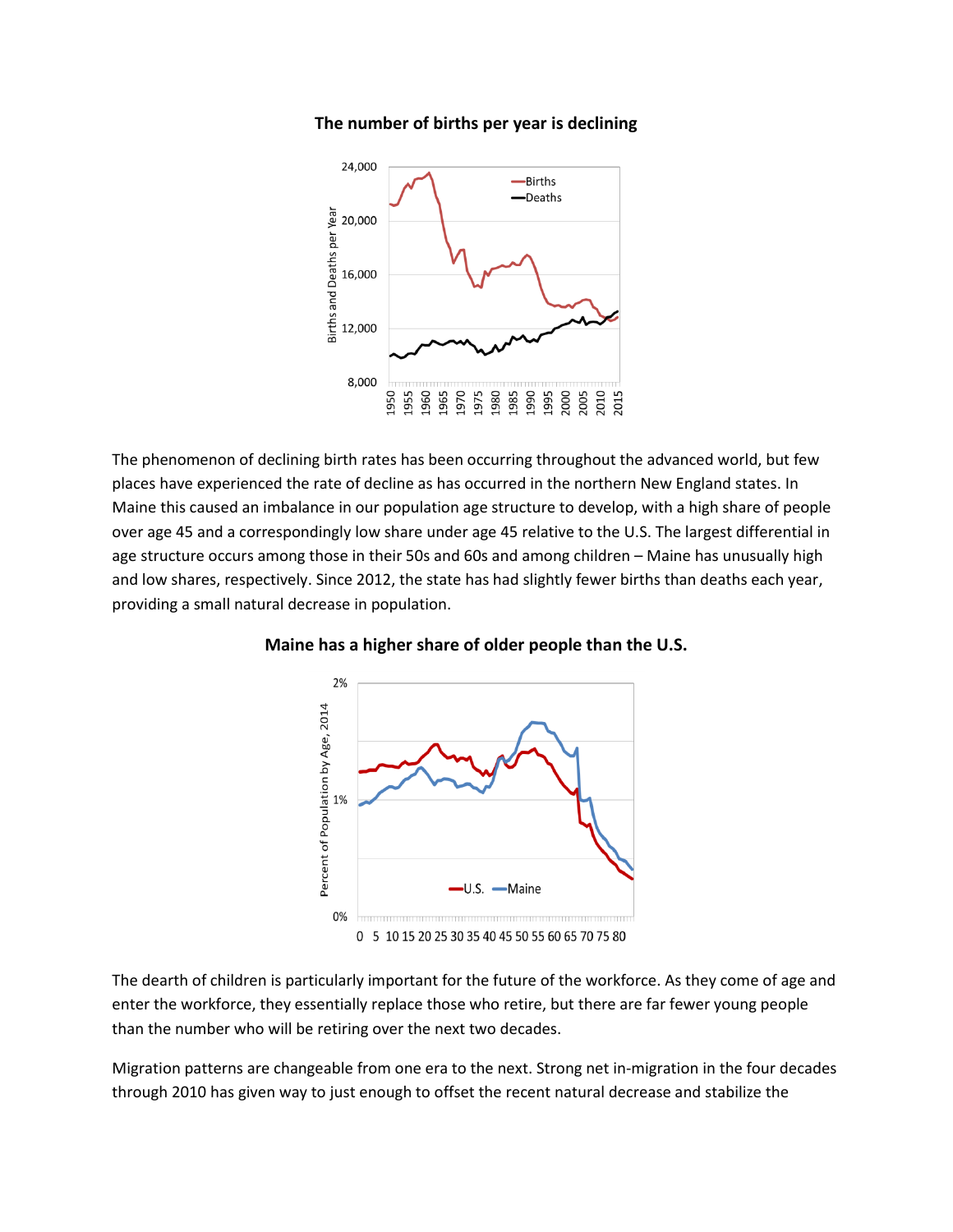population at just over 1.3 million. A tight labor market and low unemployment has started to boost average earnings, which may spur an uptick in in-migration of working-age people.



**As natural change has decreased, so has net-migration over the last four decades**

## **What is the outlook for the next decade?**

We expect labor force participation rates to rise among all age groups, providing a positive contribution to the workforce. That said, the share of the population in their peak years of attachment to work will continue to decline as more baby boomers reach retirement age. So, despite rising labor force participation among all age groups between 2014 and 2024, the overall participation rate is certain to decline because of the advancing age structure of the population.



## **The population is projected to decline among age groups with the highest rates of labor force participation**

The net result of these trends is that we expect the size of the labor force to decline by about 6,300, or 1 percent, between 2014 and 2024. Despite that, we expect employment to rise by about 5,000 due to a large reduction in the number of unemployed. (The labor force is the sum of employed and unemployed